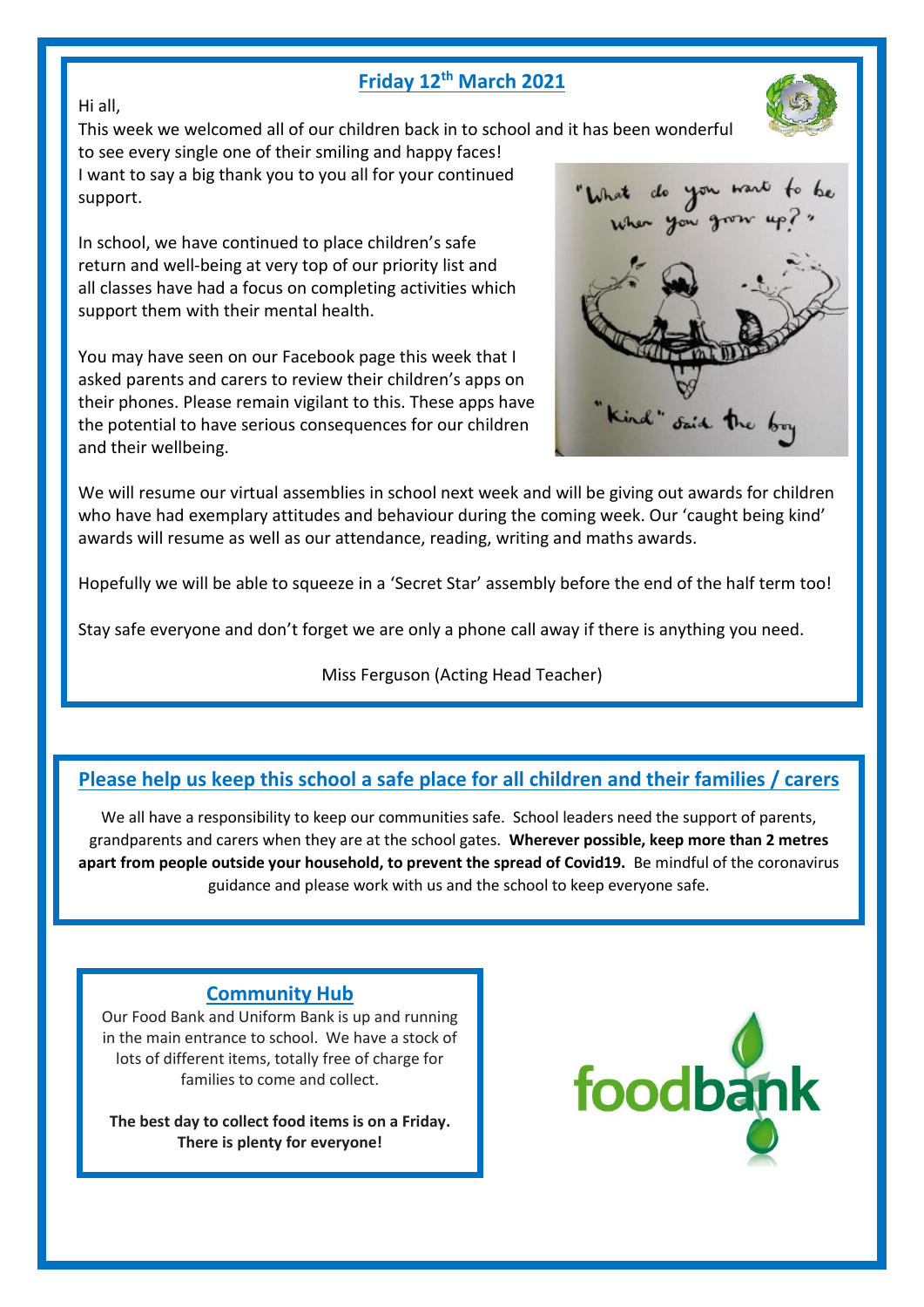### **Adventurers Forest School days continue…**

Adventurers Class parents - please send your child to school wearing clothing suitable for Forest School on Monday 15<sup>th</sup> March and Monday 22<sup>nd</sup> March 2021. Thank you.

Keep an eye on our Facebook page to see what the children have been up to in our new adventure forest. Don't worry – every class will have chance to work in our forest before the end of this school year!

# **Wraparound Care – Breakfast & Afterschool Club**

### **Breakfast club:**

Our school breakfast club continues to run daily during term time and is available to all school years from Reception to Year 6. The cost is £3.50 from 7:30 am or £3.00 from 8:00 am per day. To book your child a place please contact Mrs Leddy in the school office.

### **Afterschool club:**

Our Afterschool Club is also available to all years from Reception to Year 6. The club runs Monday – Friday from 3:15 until 5:30pm. The cost is £3.50 from 3:15 – 4:30 and £4.50 from 3:15 until 5:30 per day. To book your child a place please contact Mrs Leddy in the school office.

### **Please note:**

We ask that payment for these clubs is made in advance via ParentPay. It is important that your ParentPay account remains in credit, where arrears of £25.00 are incurred, services maybe be suspended until such debt is cleared.

# **Red Nose Day – Friday 19th March 2021**

The national fund-raising day will be celebrated in school this year. Children are welcome to attend school in non-uniform. If children would like to donate money they can bring £1 into school with them on Friday 19<sup>th</sup> March 2021, any money received will be sent to this worthy cause.



# **New Collection Arrangements for After School Club**

On Thursday 11<sup>th</sup> March 2021, we changed our pick-up arrangements for the children who attend our After-School Club. When booking your child into our After-School Club you will need to let us know what time you plan to collect your child from school. Collection times will now be at either 4.00 pm, 4.30 pm, 5.00 pm or 5.30 pm. Rather than collecting your child from the school hall, you will need to collect your child from the main school office.

Thank you